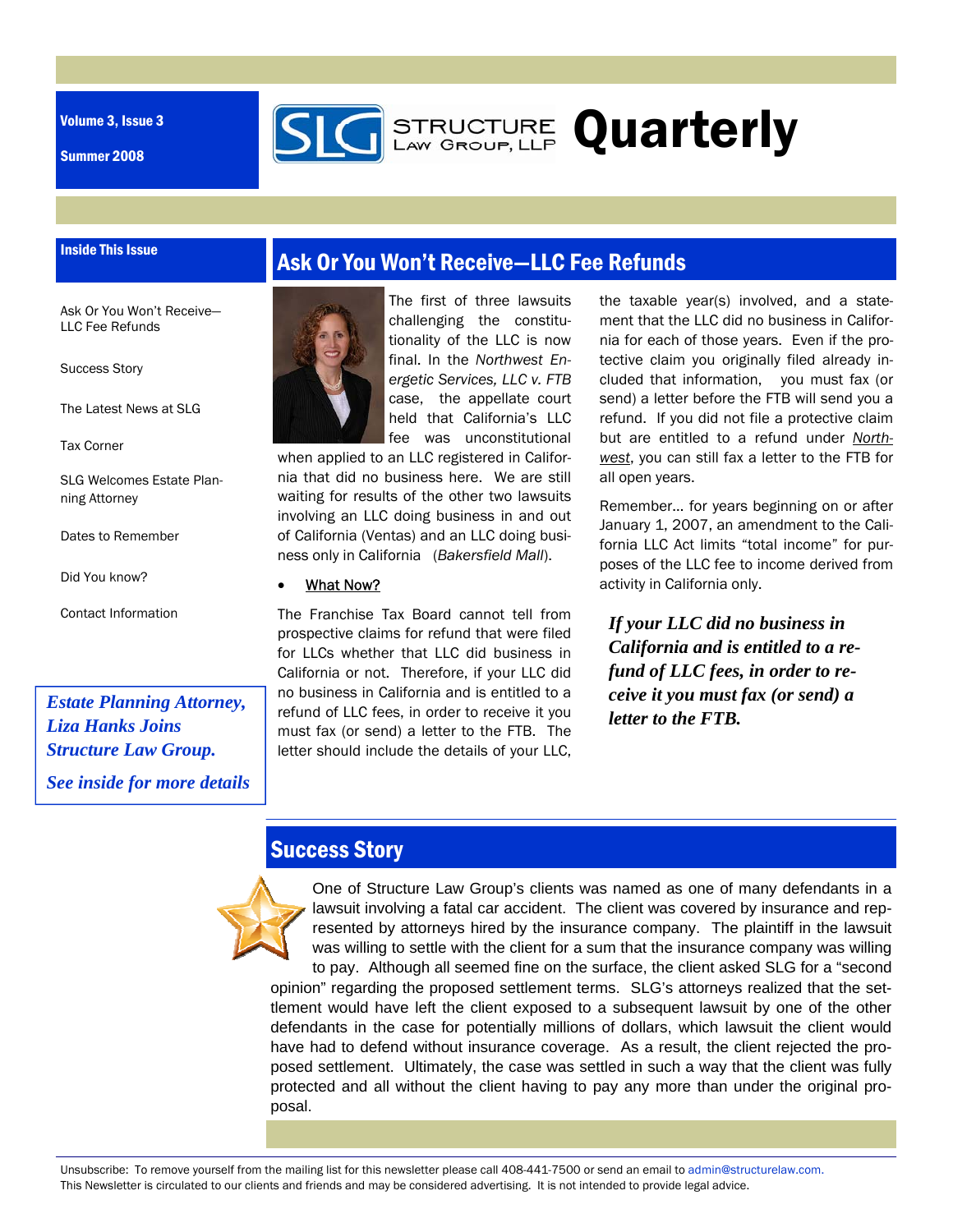#### The Latest News At **STRUCTURE** LAW GROUP, LLP

### A New Litigator Joins Our Firm



Matthew Jensen recently joined Structure Law Group, LLP to handle litigation matters, including shareholder and partnership disputes, licensing disputes, employment claims, real estate actions, contractual disputes, and collection actions. Prior to joining SLG, Mr. Jensen's practice focused on government liability and toxic torts.

During law school, Mr. Jensen was a judicial extern for Justice Patricia Bamattre-Manoukian of the California Court of Appeal, Sixth District and the Honorable Socrates P. Manoukian of the Santa Clara County Superior Court. You can find out more about Mr. Jensen by viewing his professional biography at www.structurelaw.com. He can be reached at (408) 441-7500 or mjensen@structurelaw.com.

### Tamara Voted Top 40 Under 40

Tamara Pow was voted one of Silicon Valley's Top 40 Under 40 in the Silicon Valley Business Journal's Annual Top 40 Under 40 edition. She was featured in the May 16, 2008 edition of the Silicon Valley/San Jose Business Journal as one of "40 rising stars in the valley...all of them younger than 40."





### Tax Corner

#### **Payroll Taxes**

Try to avoid giving a W-2 and a 1099 to the same worker in one year. The IRS sees this

as a red flag on payroll tax examinations, especially when it involves retired workers who return to the same job as independent contractors. If you do reclassify an employee as an individual contractor, be sure to document circumstances of less control, fewer hours, and different duties. [Source: Kiplinger Tax Letter, Vol. 83, No. 11, May 30, 2008]

#### **Failed 1031 Exchange Still Provides a Tax Break**

If a taxpayer enters into a 1031 exchange, but fails to close on identified replacement property within the 180 day period, the exchange will fail and the intermediary will return the taxpayer's funds. A recent private letter ruling from the IRS reminds us that even though the exchange fails, if the taxpayer receives the funds in the next tax year, the sale will qualify as an installment sale with gain being reported in that next year. The result: even a failed

exchange can provide one year of deferral gain. [Source: Spidell's California Taxletter, Vol. 30.5, May 1, 2008]

#### **Bidding on Federal Contracts?**

If you plan to bid on any federal contracts, make sure your taxes are paid. New rules require bidders to disclose unpaid federal taxes, outstanding tax liens, and issued tax judgments, if they exceed \$3,000. [Source: Kiplinger Tax Letter, Vol. 83, No. 11, May 30, 2008]

#### • 1031 Exchanges between Related Partnerships

The IRS recently ruled privately that one related partnership can acquire replacement property from the other, through an intermediary, where the selling partnership also did a 1031 exchange, acquiring replacement property from an unrelated party. Both of the related partnerships must hold their replacement property for two years. If either sells, both will owe tax on their gain. [Source: Kiplinger Tax Letter, Vol. 83, No. 9, May 2, 2008]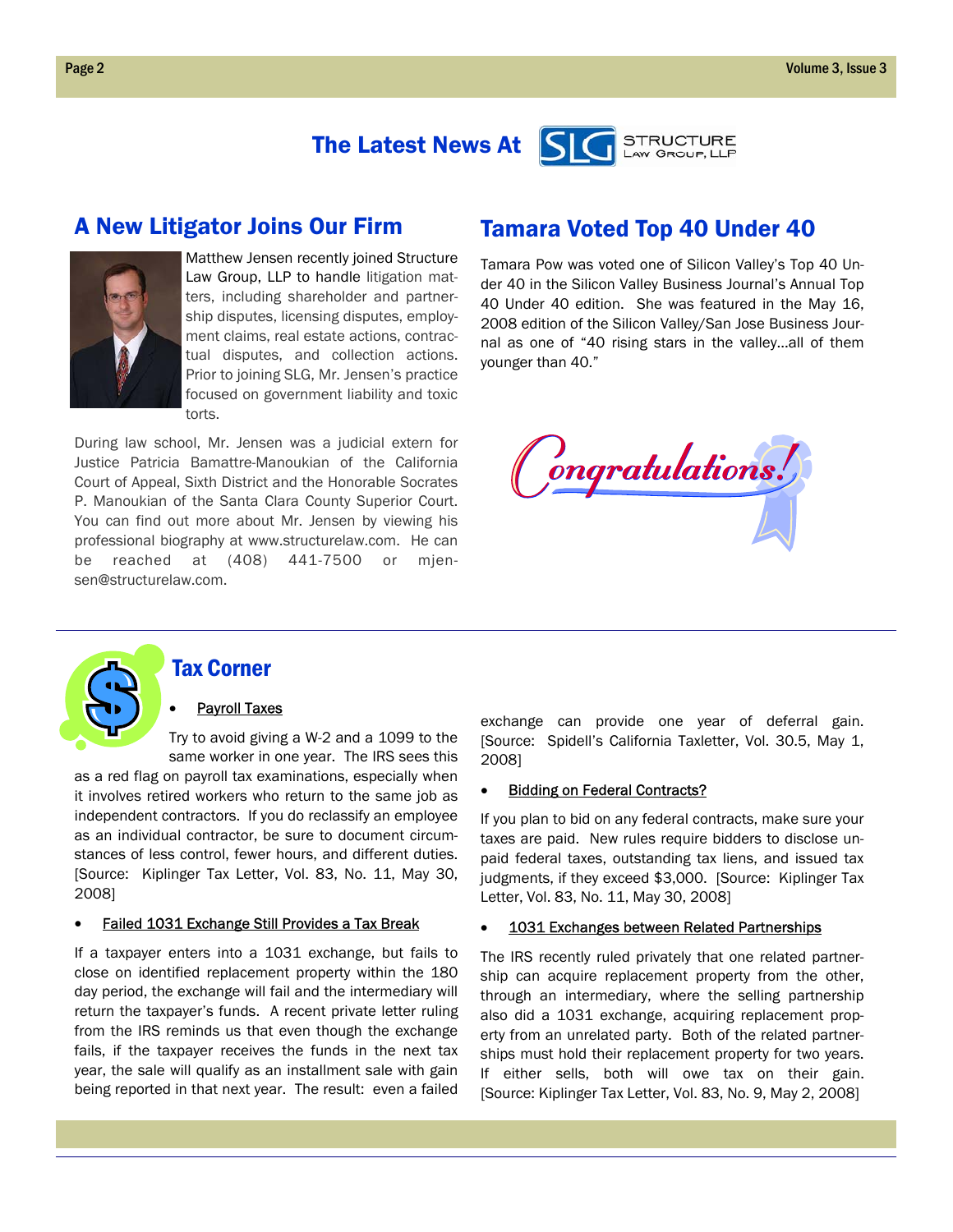### SLG Welcomes Estate Planning Attorney



We're excited to announce that Liza Hanks, a Silicon Valley estate planning attorney, has merged her firm "Familyworks Estate Planning," into ours. Ms. Hanks has been helping families create estate plans for seven years. She recently decided to leave her successful solo practice and join SLG in order to provide both her clients and ours with expanded estate planning services.

Liza Hanks works with families of all ages to create estate plans that reflect their values and effectively transfer their assets to their heirs. Her practice includes the creation of living trusts and wills that name guardians for young children and put legal structures in place to manage their assets until they're adults. In addition, she works with clients on probate issues and trust administration.

In addition, and of particular interest to business owners, she creates irrevocable life insurance trusts that can provide taxfree money for heirs to pay the estate tax levied on valuable private businesses and annual gifting trusts, a tax-efficient



way to transfer appreciating assets like private stock to children over time.

Ms. Hanks is the author of the Busy Family's Guide to Estate Planning for Nolo, the nation's leading publisher of self-help legal books. She has also taught Estate Planning and Taxation at Santa Clara University Law School.

Her prior experience includes working as an associate at Cooley Godward LLP in the intellectual property licensing group and she has served as counsel for both the Santa Clara County Counsel's Office and the Office of Legislative Counsel, State of California. She also served as Law Clerk for the Honorable Judge Betty B. Fletcher, of the Ninth Circuit Court of Appeals. She writes a weekly blog, Everyday Estate Planning, http:// blogs.nolo.com/estateplanning/ and serves as an expert on legal issues for Caring.com, a website for adult children taking care of their elderly parents.

Corinne Taylor who has worked with Ms. Hanks for several years has also joined our team as an estate planning paralegal.

We are very excited to welcome Ms. Hanks and Ms. Taylor to our firm and we are excited to be able to offer an additional service to our clients. We also welcome the opportunity to be of



service to Ms. Hank's Familyworks clients. Please be sure to contact Liza by phone at (408) 441-7500 or email at **lhanks@structurelaw.com** if you need assistance with your estate plan. For information about her practice, go to www.lizahanks.com.

### protect your family • create peace of mind • maximize your estate

### Estate Planning Tip—Consolidate Your Old 401(k)s

If you, like so many here in Silicon Valley, have jumped from job to job and left a string of 401(k)'s in your wake, here's a tip: roll them over into one, consolidated, IRA. Here's why: during your lifetime, you'll gain control over where and how to invest your retirement money. If you don't, your old company will continue to invest your money in their plan, which may be limited to a small group of funds, or heavily invested in the company's own stock. And, after your death, your heirs will have a much easier time rolling those funds into their own IRAs if you've done that rollover. If your funds are stuck in an old 401(k), your family will have to work with plan administrators in a company they may have had no dealings with for many years, or the company may have gone out of existence, in which case the 401(k) could be managed by another company entirely.